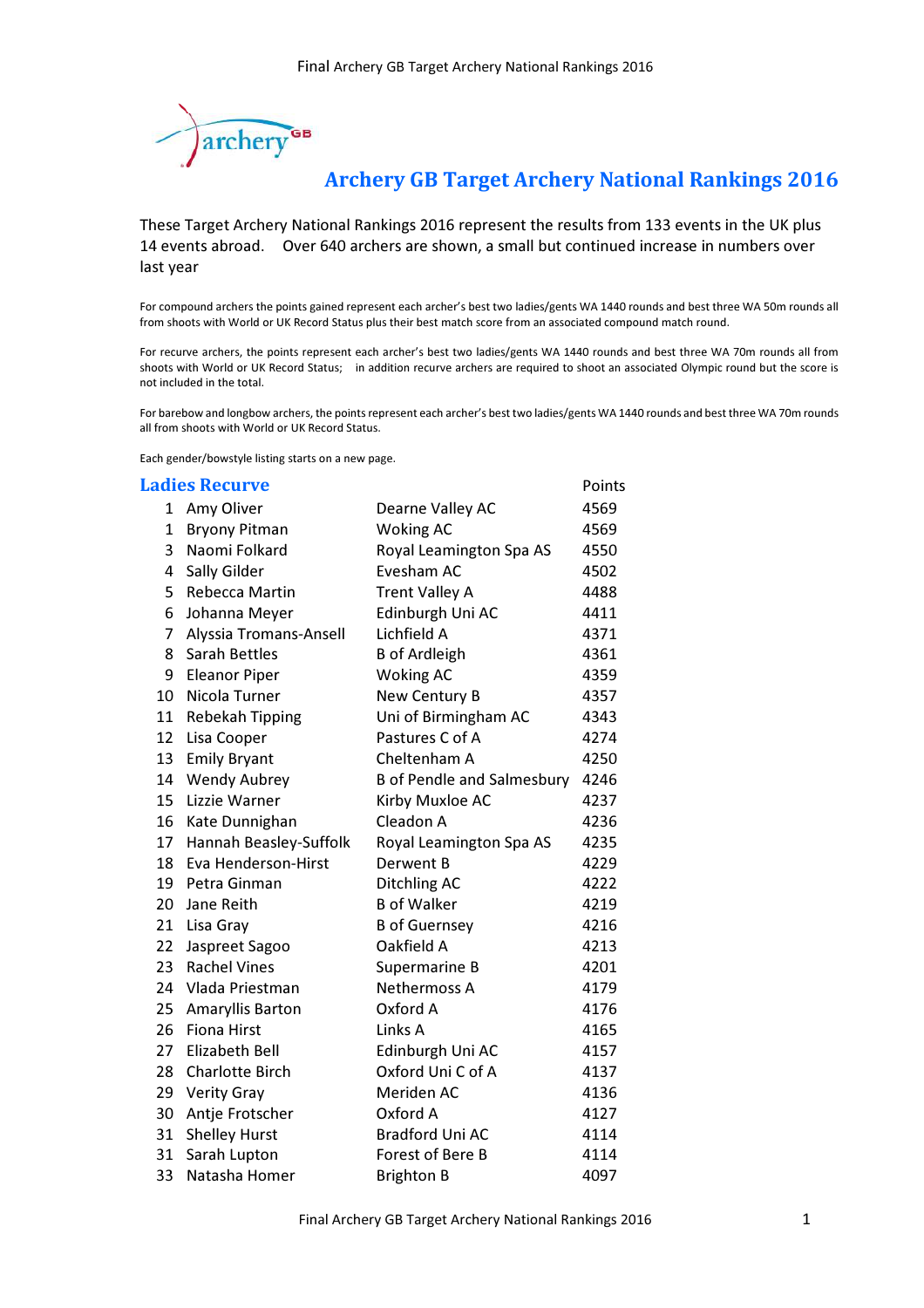| 34 | Jacqui Gould            | Crown A                             | 4078 |
|----|-------------------------|-------------------------------------|------|
| 35 | Eleri Farr              | Llantarnam AC                       | 4076 |
| 36 | Thea Rogers             | Llantarnam AC                       | 4073 |
| 37 | Abigail Loader          | Andover A                           | 4068 |
| 38 | Jeanetta McLean         | <b>Brent Valley A</b>               | 4053 |
| 39 | <b>Linda Haines</b>     | Evesham AC                          | 4045 |
| 40 | Jessie Slater           | Nova B                              | 4038 |
| 41 | Jacky Crow              | <b>Newport Pagnell A</b>            | 4035 |
| 42 | Sarah Smith             | Derwent B                           | 4033 |
| 43 | Anastasia Sichkarenko   | Hampstead B                         | 4031 |
| 44 | Michelle Kiddy          | Dearne Valley AC                    | 4003 |
| 45 | Sue Elkins              | Wells City A                        | 3989 |
| 46 | <b>Helen Faulkner</b>   | Lincoln A                           | 3985 |
| 47 | Veronique Oakes         | <b>Trent Valley A</b>               | 3979 |
| 48 | Anne Smith              | Foxes                               | 3976 |
| 49 | Susi Atkinson           | Ascham B                            | 3965 |
| 50 | Amanda George           | B of Ina                            | 3937 |
| 51 | Donna Wallwork          | <b>Eccles AC</b>                    | 3935 |
| 52 | Sarah Monteith          | A of East Riding                    | 3912 |
|    | 53 Michelle Coy         | Friskney B                          | 3909 |
| 54 | Eugenia D'Arcy          | Archery GB                          | 3906 |
| 55 | Fiona Inglis            | Edinburgh Uni AC                    | 3905 |
| 56 | Anne Lilly              | <b>Braintree B</b>                  | 3882 |
| 57 | <b>Tara Mackinnon</b>   | Wolverhampton C of A                | 3876 |
| 58 | Zena Barker             | Loco B                              | 3867 |
| 59 | Abigail Thornton        | Whitburn A                          | 3861 |
| 60 | Louisa Piper            | <b>Woking AC</b>                    | 3859 |
| 61 | Eleonore Cossade        | Oxford Uni C of A                   | 3850 |
| 62 | <b>Megan Tinker</b>     | Dearne Valley AC                    | 3847 |
| 63 | Victoria Rumary         | <b>Blackpool B</b>                  | 3846 |
| 64 | <b>Karen Atkins</b>     | <b>Bowflights AC</b>                | 3844 |
| 65 | <b>Hazel Ede</b>        | <b>Bath A</b>                       | 3837 |
| 65 | Karen Williams          | Exeter C of A                       | 3837 |
|    | 67 Hazel Chaisty        | Goldcrest A                         | 3830 |
| 68 | Alexandra Miller        | Southampton Uni AC                  | 3829 |
| 69 | Salli Winterton         | Nova B                              | 3823 |
| 70 | Lauren Wareham          | Cardiff Uni AC                      | 3814 |
| 71 | Melissa Smallman        | Wyre Forest C of A                  | 3809 |
| 72 | Kate Murray             | <b>Border B</b>                     | 3794 |
| 73 | <b>Bethany Woodcock</b> | Pennine A                           | 3792 |
| 74 | <b>Kirstie Smith</b>    | Oxford A                            | 3786 |
| 75 | Victoria Flanagan       | Llantarnam AC                       | 3783 |
| 76 | Karen Blanch            | <b>B</b> of Minchinhampton          | 3778 |
| 77 | Ellen Cosh              | <b>Barnstaple AC</b>                | 3764 |
| 78 | Kathryn Robertson       | <b>B</b> of Walker                  | 3759 |
| 79 | Katya Sephton           | <b>Guildford AC</b>                 | 3749 |
| 80 | <b>Kate Carter</b>      | Loughborough Students AC            | 3743 |
| 81 | Catherine Lowden-Brown  | Durham City A                       | 3737 |
| 82 | Donna Mills             | Rivernook B                         | 3731 |
| 83 | Caroline Owen           | Whitehill A                         | 3727 |
| 84 | Kayleigh Ivanov         | <b>Balbardie A</b>                  | 3722 |
| 84 | <b>Claire Morris</b>    | <b>Colchester &amp; District AC</b> | 3722 |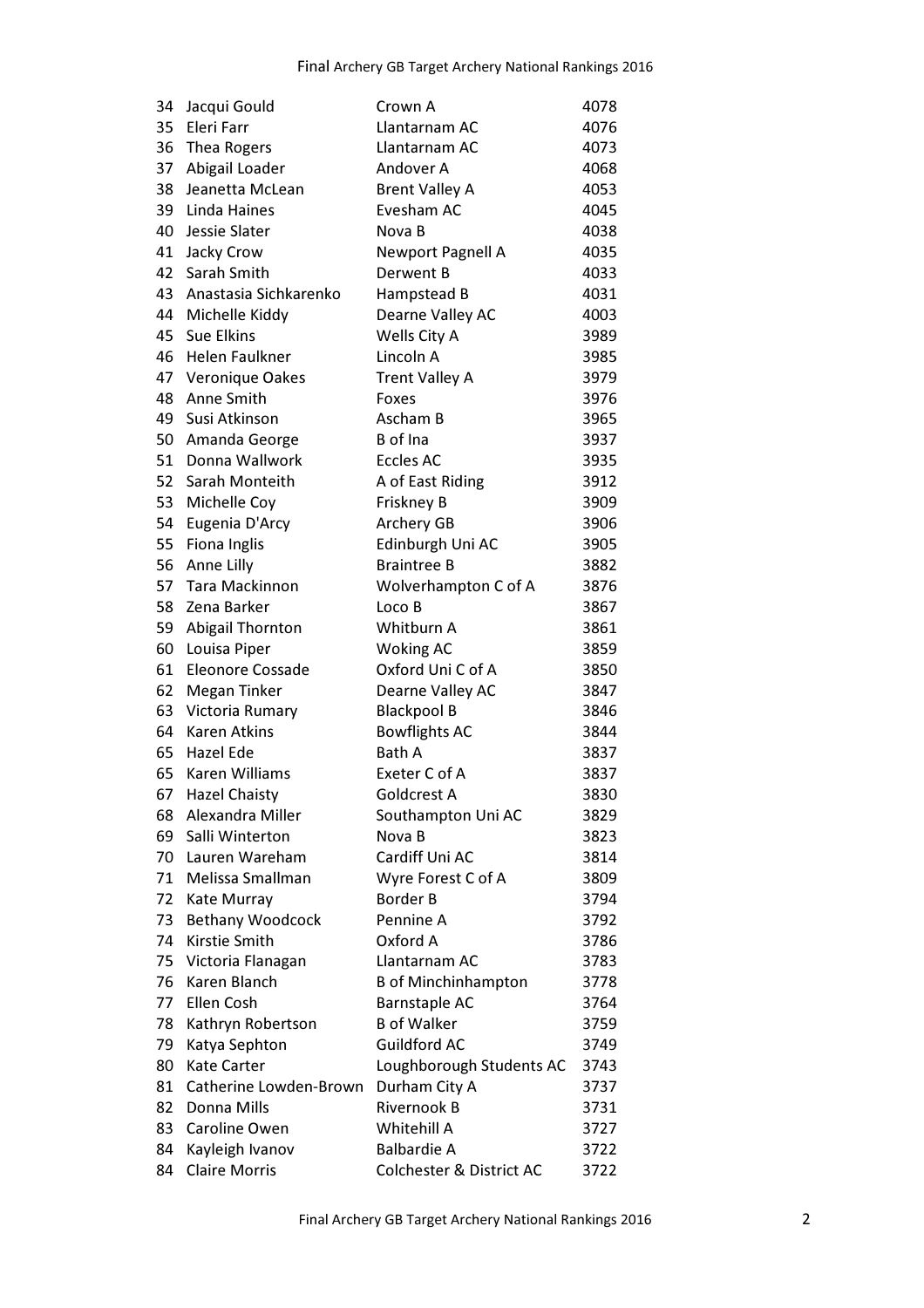| 86  | Hannah Burnage         | Nottingham Uni AC      | 3718 |
|-----|------------------------|------------------------|------|
| 87  | Jane Hough             | Selby A                | 3717 |
| 88  | Saira Chaudhry         | Exeter C of A          | 3680 |
| 89  | Dawn Gore              | Ten Zone B             | 3672 |
| 90  | Paula Langton          | Netherhall A           | 3654 |
| 91  | Rebecca Stephenson     | Rochdale C of A        | 3643 |
| 92  | <b>Ellie Page</b>      | Meriden AC             | 3623 |
| 93  | Jackie Fisher          | <b>Balbardie A</b>     | 3622 |
| 94  | Lydia Sinnett-Smith    | Cambridge Uni B        | 3621 |
| 95  | Michelle Orme          | Supermarine B          | 3609 |
| 96  | <b>Heather Flint</b>   | Newcastle Uni AC       | 3594 |
| 97  | Amy Fisher             | <b>B</b> of Bruntwood  | 3573 |
| 98  | Katie Povey            | <b>AC Delco B</b>      | 3570 |
| 99  | <b>Rachael Bell</b>    | <b>B</b> of Walker     | 3567 |
| 100 | Janet Ross             | <b>Wellington B</b>    | 3505 |
| 101 | <b>Betsy Johnson</b>   | <b>Redhill A</b>       | 3496 |
| 102 | <b>Julie Morling</b>   | <b>Whiteleaf B</b>     | 3485 |
| 103 | Anke Hannemann         | City of Cambridge B    | 3483 |
| 104 | Helen Woodcock         | Pennine A              | 3450 |
| 105 | Janice Reynolds        | Sagatarii              | 3426 |
| 106 | Rachel Jacobs          | Netherhall A           | 3349 |
| 107 | <b>Carys Evans</b>     | Uni of Warwick         | 3342 |
| 108 | Carol-Anne Seez        | Penicuik A             | 3333 |
| 109 | <b>Phyllis Pettett</b> | Falkirk C of A         | 3321 |
| 110 | Judith Ford            | York AS                | 3262 |
| 111 | Elisa Gradwohl         | Nottingham Uni AC      | 3245 |
| 112 | Megan Logan            | <b>Buchan A</b>        | 3241 |
| 113 | Gina Elsworthy         | Exeter C of A          | 3204 |
| 114 | Ros Creasey            | <b>Belvoir A</b>       | 3197 |
| 115 | <b>Sharon Willetts</b> | <b>Redhill A</b>       | 3190 |
| 116 | <b>Grace Helliwell</b> | Harthill C of A        | 3152 |
| 117 | Barbara Wanzenried     | Royal Richmond AC      | 3095 |
| 118 | Diana Prince           | <b>Silver Arrow A</b>  | 3029 |
| 119 | Anca Tutuianu          | <b>Bradford Uni AC</b> | 3010 |
| 120 | Sarah Hollins          | <b>B</b> of Warfield   | 2999 |
| 121 | Nessa Dunsmore         | Falkirk C of A         | 2963 |
| 122 | Barbara Littlechild    | Royal Richmond AC      | 2953 |
| 123 | Julie Bews             | <b>B</b> of Walker     | 2809 |
| 124 | Dawn Fowler            | Clophill AC            | 2764 |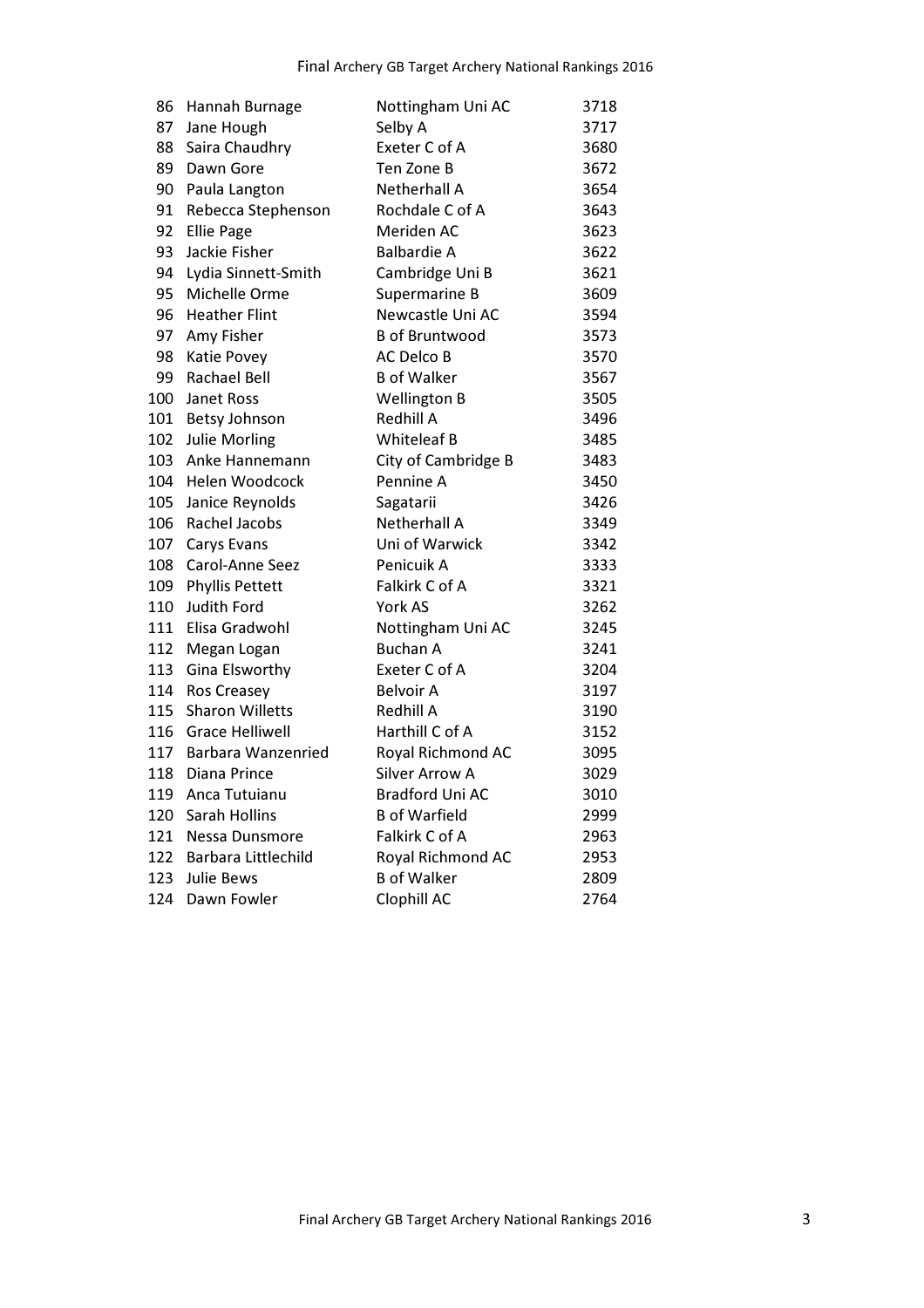|                | <b>Ladies Longbow</b>    |                           | Points |
|----------------|--------------------------|---------------------------|--------|
| 1              | Sheila Hudson            | White Rose A              | 2546   |
| 2              | Sophie Woolcock          | Brixham A                 | 2085   |
| 3              | Kathryn Sartain          | Racketts AC               | 1980   |
| 4              | <b>Julie Cousins</b>     | Pastures C of A           | 1802   |
| 5              | Mandy Linn               | <b>Chichester B</b>       | 1782   |
| 6              | Julie Arthur             | Eastbourne AC             | 1741   |
| $\overline{7}$ | Sabina Browne            | Royal Richmond AC         | 1653   |
| 8              | Karen Homewood           | Friars Gate A             | 1648   |
| 9              | Nicola Phillips          | St Kingsmark B            | 1576   |
| 10             | <b>Catriona Charters</b> | Hinckley A                | 1540   |
| 11             | Kayleigh Baylis          | Cardiff Uni AC            | 1399   |
| 12             | Angela Bolt              | Torquay A                 | 1384   |
| 13             | Justine Canham           | South Wilts AC            | 1360   |
| 14             | Deborah Waterhouse       | Spen Victoria A           | 1261   |
| 15             | Jane Cottee              | <b>B</b> of Lytchett      | 1225   |
| 16             | <b>Wendy Wills</b>       | Supermarine B             | 1196   |
| 17             | Helen Woodcock           | Pennine A                 | 1157   |
| 18             | Michelle Loxley          | Osprey A                  | 984    |
| 19             | Linda Repetto            | Edinburgh Uni AC          | 974    |
| 20             | Charly Knight            | Team Surrey Archery (uni) | 921    |
| 21             | <b>Catherine Hall</b>    | Riverside A               | 843    |
| 22             | Debra Aconley            | York AS                   | 820    |
| 23             | Penelope Mowforth        | A of East Riding          | 809    |
| 24             | Jane Forrow              | Exmouth A                 | 788    |
| 25             | <b>Sharon Revell</b>     | All Abilities Archery     | 770    |
| 26             | Julie Adnams Hatch       | <b>Barnstaple AC</b>      | 630    |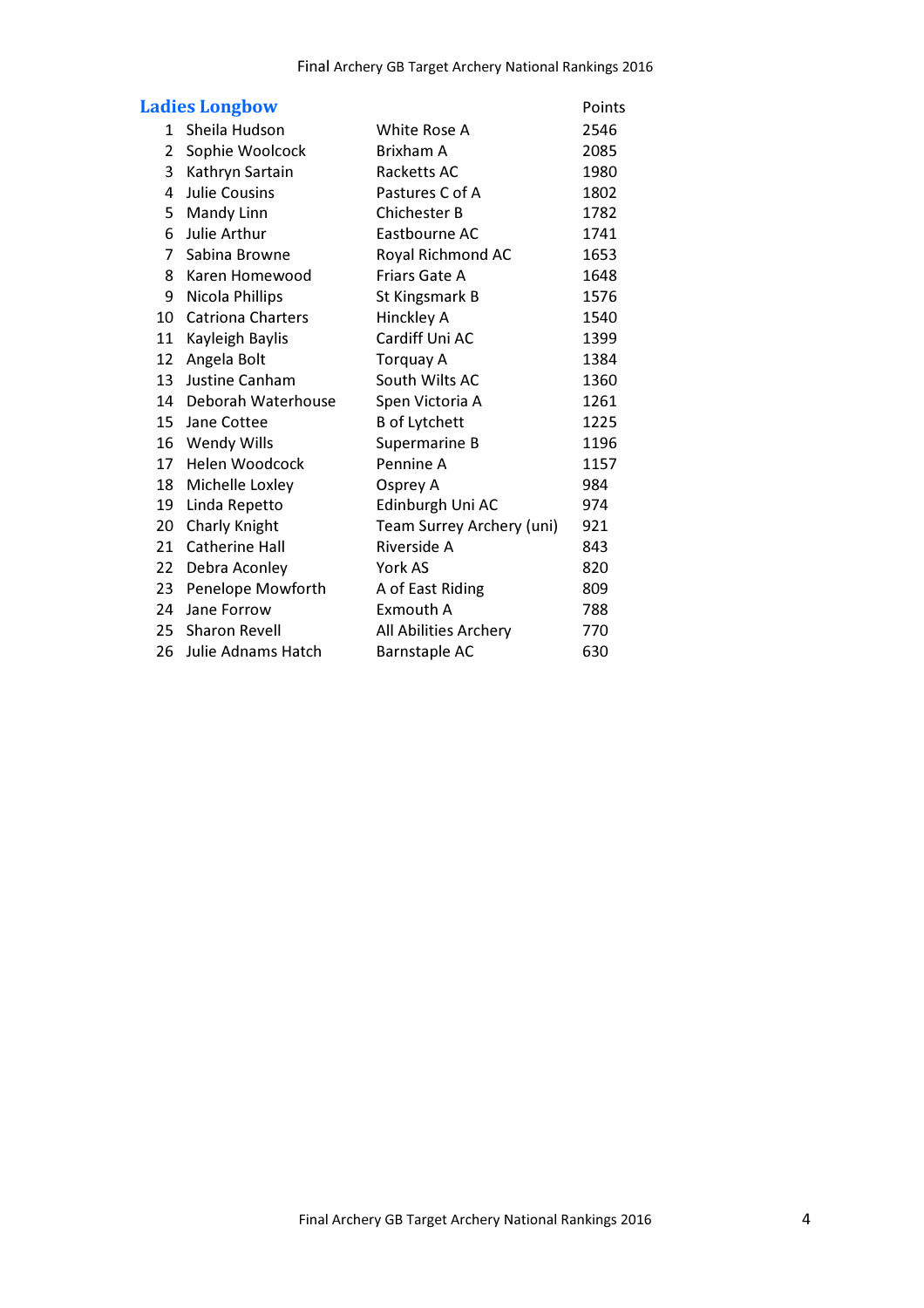|                | <b>Ladies Compound</b>   |                                     | Points |
|----------------|--------------------------|-------------------------------------|--------|
| $\mathbf{1}$   | <b>Sarah Prieels</b>     | Edinburgh Uni Alumni AC             | 5012   |
| $\overline{2}$ | <b>Hope Greenwood</b>    | Edinburgh Uni AC                    | 4981   |
| 3              | <b>Andrea Gales</b>      | <b>Woking AC</b>                    | 4944   |
| 4              | Elizabeth Foster         | Cleadon A                           | 4924   |
| 5              | <b>Pauline Burfitt</b>   | Chippenham A                        | 4911   |
| 6              | Isabelle Carpenter       | <b>Barnsley AC</b>                  | 4900   |
| 7              | <b>Kirsty Robb</b>       | <b>Balbardie A</b>                  | 4896   |
| 8              | Victoria Barby           | Edinburgh Uni AC                    | 4892   |
| 9              | Lucy Mason               | Deer Park A                         | 4886   |
| 10             | Lucy O'Sullivan          | A of Jersey                         | 4881   |
| 11             | <b>Susan Corless</b>     | Northampton AC                      | 4870   |
| 12             | <b>Claudine Jennings</b> | Edinburgh Uni AC                    | 4867   |
| 13             | <b>Bayley Sargeant</b>   | Canterbury A                        | 4863   |
| 14             | <b>Emily Must</b>        | Silver Spoon B                      | 4858   |
| 15             | Daisy Clark              | <b>Chelmsford Tudor Rose</b>        | 4857   |
| 16             | Nat Merry                | Oxford A                            | 4846   |
| 17             | <b>Rebecca Blewett</b>   | Nottingham Uni AC                   | 4841   |
| 18             | Michelle Sword           | Swan A                              | 4840   |
| 19             | Linda Townsend           | Club AZ A                           | 4838   |
| 20             | Stephanie Clason         | Edinburgh Uni AC                    | 4825   |
| 21             | Rebecca Lennon           | Yew Tree A                          | 4817   |
| 22             | Jodie Grinham            | Archery GB                          | 4811   |
| 23             | Gen Witham               | <b>B</b> of Guernsey                | 4807   |
| 24             | Vicci Flack              | <b>Crystal Palace B</b>             | 4800   |
| 25             | <b>Helen Neumann</b>     | <b>Welbeck A</b>                    | 4795   |
| 26             | Nichola Simpson          | Oxford A                            | 4789   |
| 27             | Jane Lawrence-Tuck       | <b>Woking AC</b>                    | 4776   |
| 27             | Abbie Spinks             | Silver Spoon B                      | 4776   |
| 29             | Anna King                | <b>Colchester &amp; District AC</b> | 4772   |
| 30             | <b>Sally Palmer</b>      | Wymondham A                         | 4770   |
| 31             | <b>Erin Prior</b>        | Supermarine B                       | 4763   |
| 32             | Sarah Moon               | <b>Burton Bridge A</b>              | 4744   |
| 33             | Karen Jamieson           | <b>Balbardie A</b>                  | 4741   |
| 34             | <b>Kay Smith</b>         | Devizes B                           | 4724   |
| 35             | <b>Marina Rose</b>       | <b>Barnsley AC</b>                  | 4715   |
| 36             | Julie Chenery            | <b>B</b> of Burleigh                | 4710   |
| 37             | <b>Emily Blake</b>       | Aberdeen Uni AC                     | 4706   |
| 38             | <b>Gillian Harris</b>    | Wymondham A                         | 4698   |
| 39             | Kim Taylor               | <b>Chichester B</b>                 | 4695   |
| 40             | <b>Marion Sambridge</b>  | <b>Silver Arrow A</b>               | 4692   |
| 41             | Kerys Knight             | Northampton AC                      | 4682   |
| 42             | Linda Palmer             | <b>Bognor Regis AC</b>              | 4678   |
| 43             | Kim Swetman              | Silvercloud A                       | 4674   |
| 44             | <b>Anne Rutland</b>      | Saints & Sinners B                  | 4666   |
| 45             | Jeanette Holder          | Southampton AC                      | 4633   |
| 46             | Zoe Gray                 | <b>B</b> of Guernsey                | 4626   |
| 47             | <b>Sharon Tideswell</b>  | Norton A                            | 4622   |
| 48             | <b>Wendy Broom</b>       | Lacetown A                          | 4620   |
| 49             | Sheila Harris            | Redhill A                           | 4618   |
| 50             | Lynn Gray                | Jolly A                             | 4607   |
| 51             | Suzi Bredin              | Clophill AC                         | 4606   |
|                |                          |                                     |        |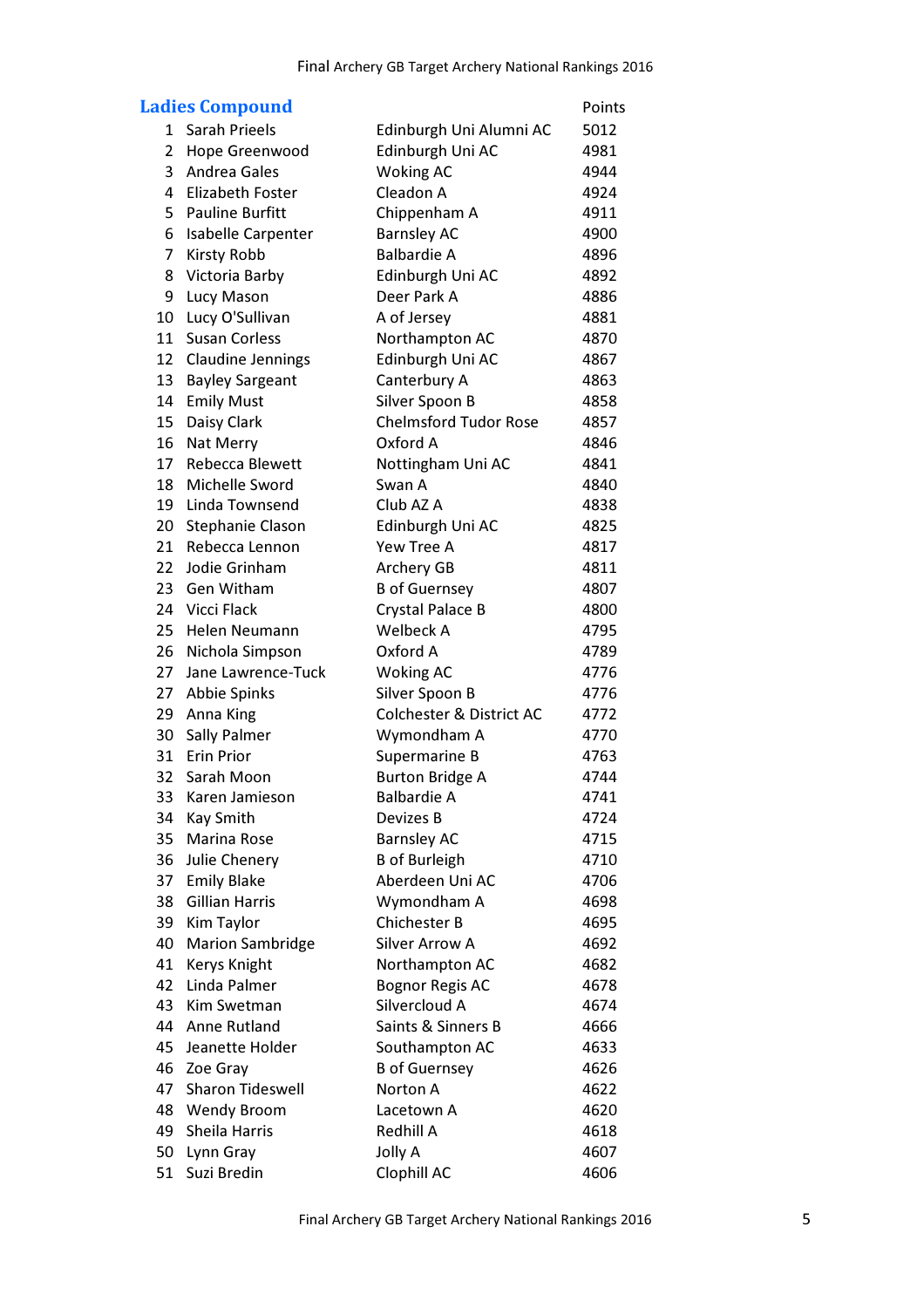| 52 | Muriel Kirkwood         | Pentland A              | 4600 |
|----|-------------------------|-------------------------|------|
| 53 | <b>Rhiannon Norfolk</b> | Bath A                  | 4582 |
| 54 | <b>Tipaporn Walker</b>  | Atkins A                | 4557 |
| 55 | Jill Brown              | Leicester AOFAC         | 4547 |
| 56 | Mandy Wilson            | B of St Mary's          | 4531 |
| 57 | Jodie-Anne Taylor       | <b>Chichester B</b>     | 4529 |
| 58 | Jacqui Alexander        | Moray A                 | 4515 |
| 59 | Pat Hotchkiss           | Forest of Bere B        | 4514 |
| 60 | Victoria Loader         | Andover A               | 4499 |
| 61 | Dawn Hemsley            | <b>B</b> of Walker      | 4481 |
| 61 | Zoe Stead               | Aardwolf A              | 4481 |
| 63 | <b>Phoebe Pine</b>      | Deer Park A             | 4435 |
| 64 | <b>Brenda Godfrey</b>   | <b>Whiteleaf B</b>      | 4432 |
| 65 | Julie Ryan              | Archery GB              | 4424 |
| 66 | Anne Beer               | Audco A                 | 4328 |
| 67 | Kimberley Challen       | Canterbury A            | 4270 |
| 68 | Jo Larby                | Newburn A               | 4234 |
| 69 | Julie Byrom             | <b>Eccles AC</b>        | 4107 |
| 70 | Lorraine Alcock         | Hingham B               | 4060 |
| 71 | Hannah Wynn             | <b>Golden Phoenix A</b> | 3873 |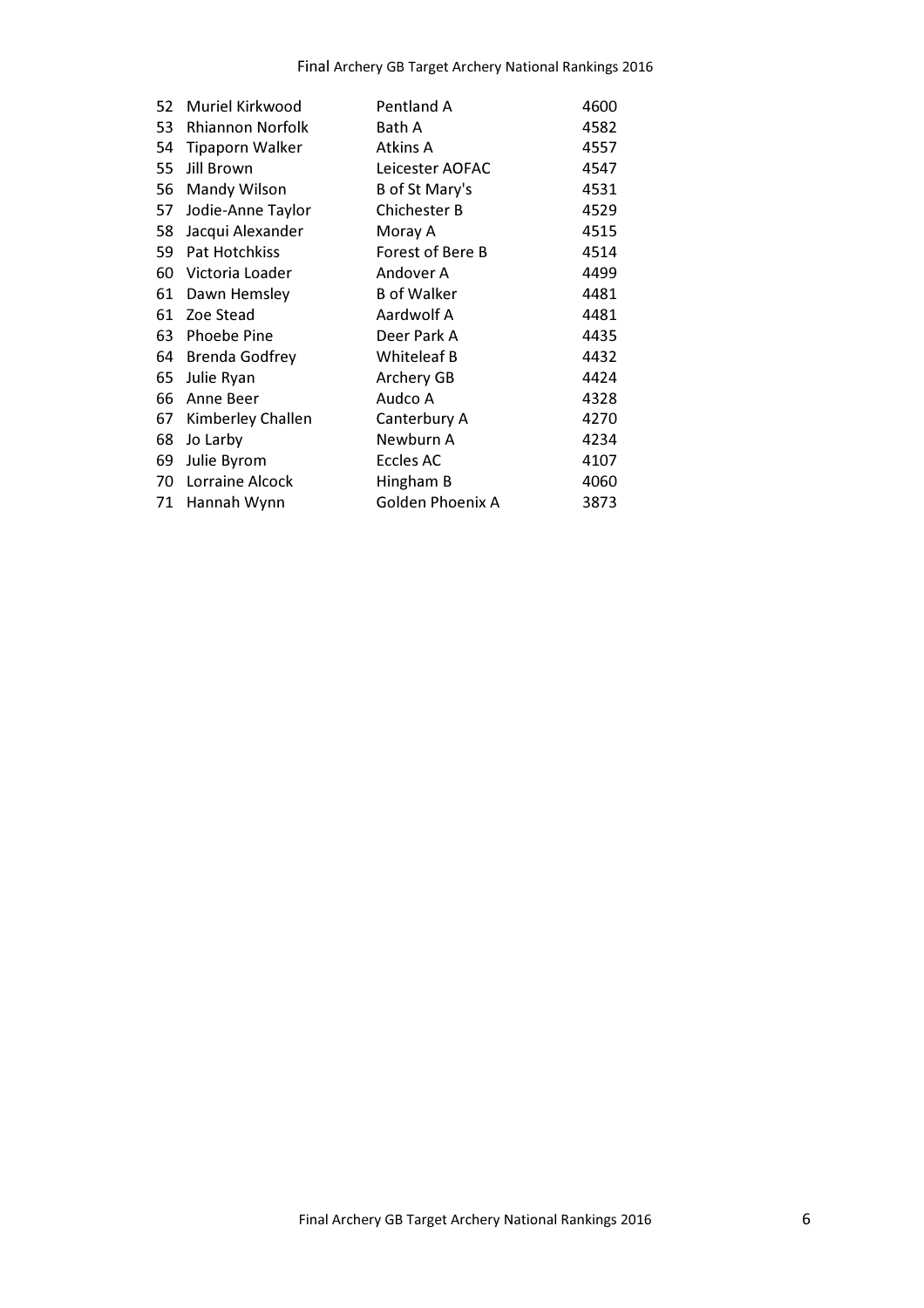| <b>Ladies Barebow</b> |                    |                           | Points |
|-----------------------|--------------------|---------------------------|--------|
| 1                     | Jacqui Gould       | Crown A                   | 3807   |
| 2                     | Sarah-Ruth Hubbard | Wymondham A               | 3286   |
| 3                     | <b>Tina Grace</b>  | Wight B                   | 3267   |
| 4                     | Karen Atkins       | <b>Bowflights AC</b>      | 2849   |
|                       | 5 Amanda Driffield | Panda B                   | 2741   |
| 6                     | Liz Atkins         | <b>Phoenix B</b>          | 2631   |
| 7                     | Karen Grassie      | Exeter C of A             | 2557   |
|                       | 8 Sarah Hurcomb    | Tenzone B                 | 2331   |
| 9                     | Octavia Quinn      | Welbeck A                 | 2188   |
| 10                    | Jeanette Bramley   | Derwent B                 | 2133   |
| 11                    | Danielle Evans     | Team Surrey Archery (uni) | 1684   |
| 12                    | Diane Pople        | Sevenoaks AC              | 1643   |
| 13                    | Jenna Goat         | Durham City A             | 1558   |
|                       | 14 Sarah Dickinson | Pennine A                 | 1117   |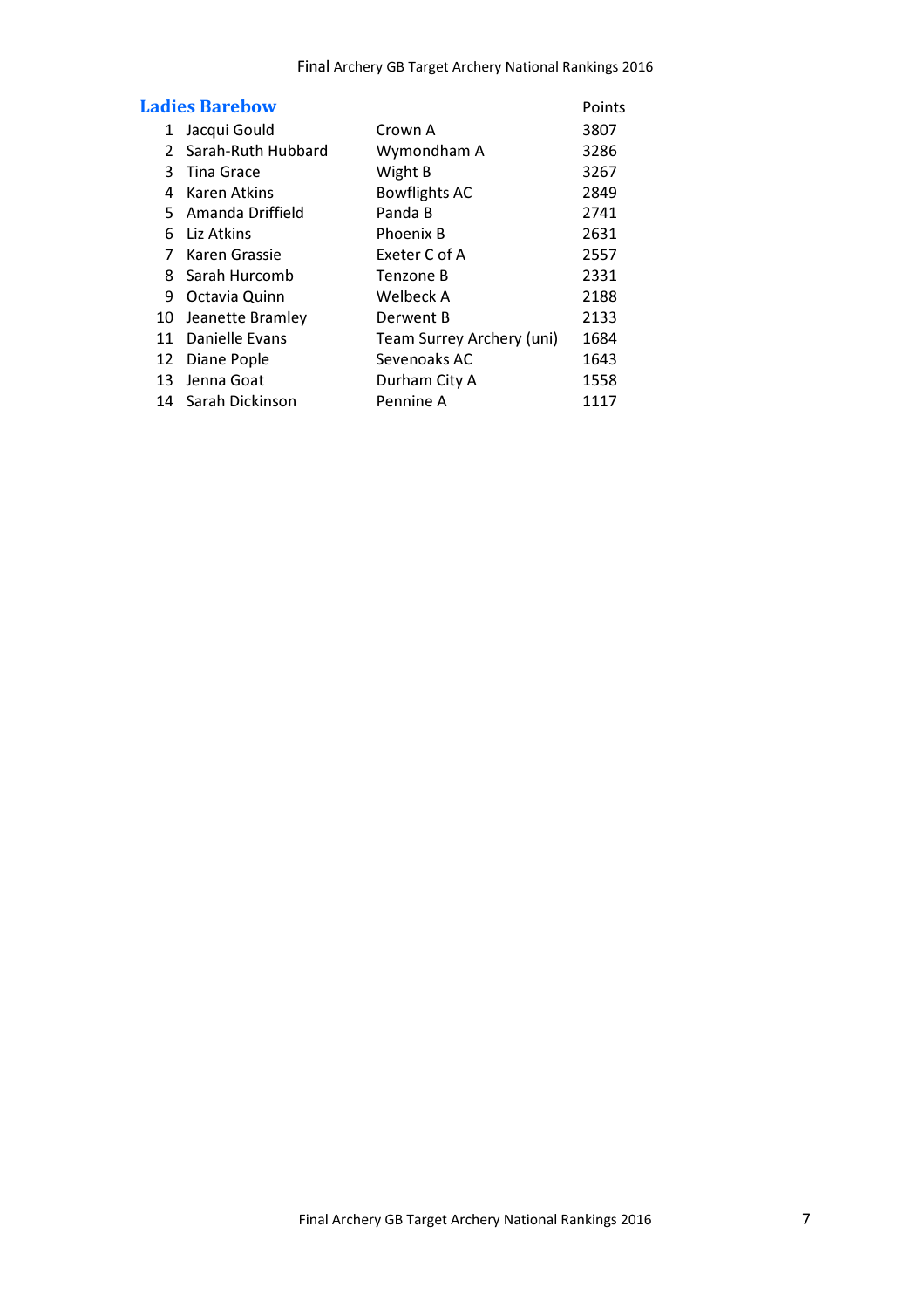|                | <b>Gentlemen Recurve</b>   |                          | Points |
|----------------|----------------------------|--------------------------|--------|
| 1              | <b>Patrick Huston</b>      | <b>East Belfast AC</b>   | 4586   |
| $\overline{2}$ | <b>Tom Hall</b>            | Uni of Warwick           | 4566   |
| 3              | Michael Judd               | Mayflower A              | 4557   |
| 4              | Ashe Morgan                | Cheltenham A             | 4554   |
| 5              | <b>David Timmins</b>       | Oxford A                 | 4550   |
| 6              | <b>Paul Sutton</b>         | <b>Eccles AC</b>         | 4518   |
| $\overline{7}$ | <b>Richard White</b>       | Chessington B            | 4486   |
| 8              | Gergo Deak                 | County Oak AC            | 4481   |
| 9              | <b>Stuart Barby</b>        | Edinburgh Uni AC         | 4471   |
| 10             | <b>Colin Geenes</b>        | Meriden AC               | 4462   |
| 11             | Alex Smith                 | Oxford Uni C of A        | 4458   |
| 12             | <b>Conor Hall</b>          | Lough Cuan B             | 4455   |
| 13             | Jon Shales                 | 'V' AC                   | 4442   |
| 14             | <b>Mark Smith</b>          | Bath A                   | 4436   |
| 15             | Vlado Hurban               | Edinburgh Uni AC         | 4404   |
| 15             | <b>Ryan Pinder</b>         | <b>Radnor Foresters</b>  | 4404   |
| 17             | <b>Guy Matzkin</b>         | Edinburgh Uni AC         | 4400   |
| 18             | Sean Evans                 | Cheltenham A             | 4393   |
| 19             | <b>Chris Baigent</b>       | Waterside A              | 4392   |
| 20             | Jack Grogan                | Chorley B                | 4391   |
| 21             | <b>Robert Gray</b>         | Welbeck A                | 4387   |
| 22             | Jason Relf                 | Malvern A                | 4374   |
| 23             | <b>Keith Harding</b>       | Allington Castle A       | 4366   |
| 24             | John Prior                 | Supermarine B            | 4364   |
| 25             | Sonnie Emeney              | Southsea                 | 4362   |
| 26             | Jonathan Dyke              | Llantarnam AC            | 4352   |
| 27             | Ryan Holden                | <b>Thanet AC</b>         | 4348   |
| 28             | <b>Thomas Cram</b>         | Loughborough Students AC | 4345   |
| 29             | <b>Malcolm Alexander</b>   | Links A                  | 4343   |
| 30             | Alex Wise                  | <b>B</b> of Walker       | 4339   |
| 31             | <b>Neil Crickmore</b>      | <b>Bronte A</b>          | 4330   |
| 32             | James Beckett              | Audco A                  | 4322   |
| 33             | <b>Paul Tittensor</b>      | <b>Eccles AC</b>         | 4321   |
| 34             | Jacob Reid                 | <b>Telford A</b>         | 4277   |
| 35             | Morgan Donaldson           | Cleadon A                | 4275   |
| 36             | <b>Matthew Nowicki</b>     | Pentland A               | 4272   |
| 37             | <b>Simon Scott</b>         | Norton A                 | 4261   |
| 38             | <b>Andy Caine</b>          | Old Basing A             | 4257   |
| 39             | Matt Webb                  | Mayflower A              | 4255   |
| 40             | <b>Martin Wolstenholme</b> | Lincoln A                | 4253   |
| 41             | <b>Tim Davies</b>          | Rayleigh Town AC         | 4247   |
| 42             | Alan Smith                 | <b>Bronte A</b>          | 4244   |
| 43             | <b>Edward McDermott</b>    | Jolly A                  | 4236   |
| 44             | <b>Richard Anderson</b>    | Royal Leamington Spa AS  | 4235   |
| 45             | Harry McKeown              | Nonsuch B                | 4229   |
| 46             | James Carr                 | New Century B            | 4227   |
| 47             | <b>Arthur Coveney</b>      | Loughborough Students AC | 4221   |
| 48             | David Ferguson             | Waterside A              | 4220   |
| 49             | <b>Kevin Barrett</b>       | Howard B                 | 4209   |
| 50             | Frank Hynds                | Clyde Arrows             | 4206   |
| 51             | <b>Jon Parris</b>          | <b>B</b> of Bruntwood    | 4203   |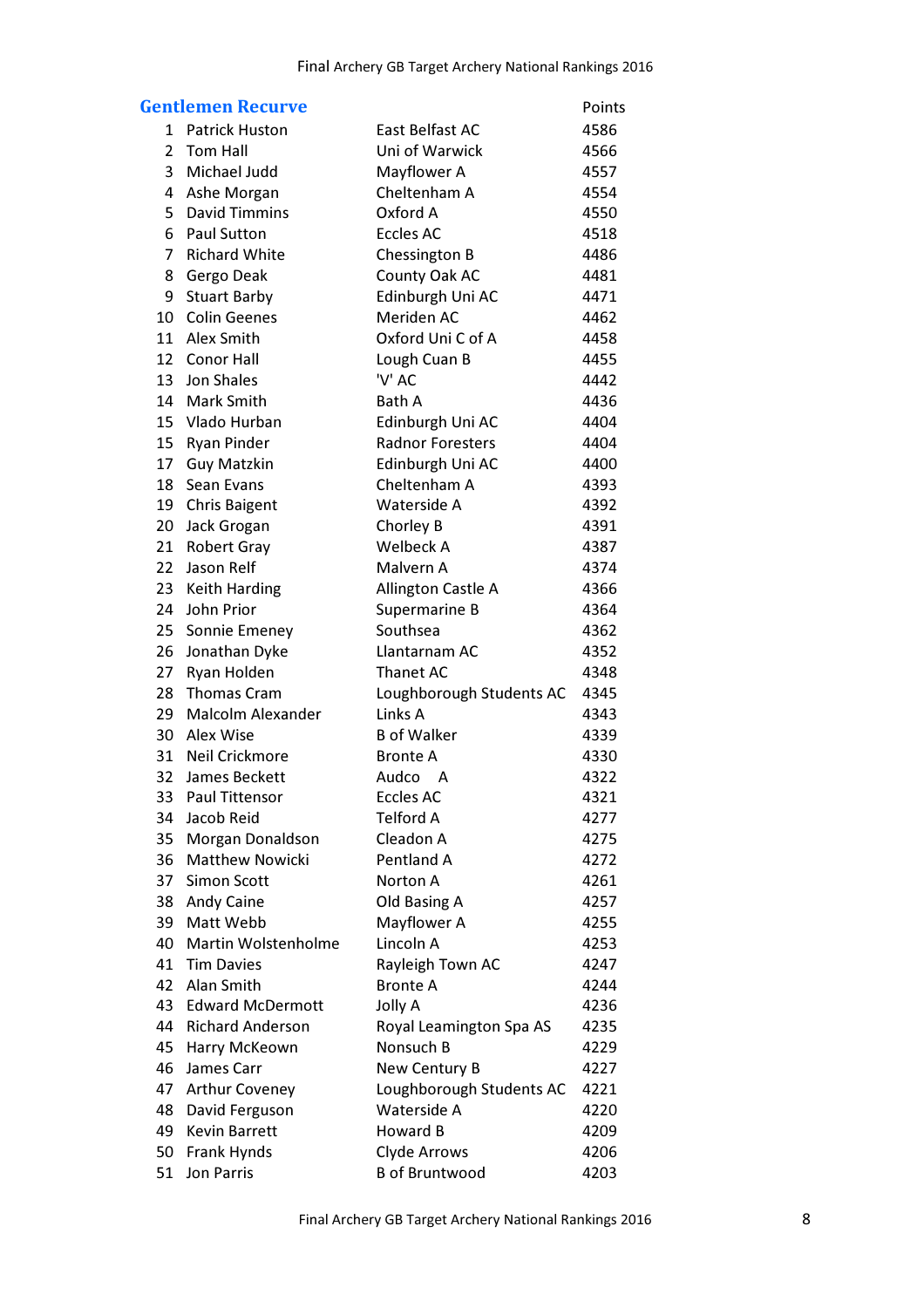| 52  | Ollie Vobe                | Deben AC                     | 4195 |
|-----|---------------------------|------------------------------|------|
| 53  | Harrison Waterworth       | Gwynydd B                    | 4189 |
| 54  | <b>Wayne Cross</b>        | <b>Ruislip B</b>             | 4183 |
| 55  | <b>Tom Hutchins</b>       | <b>B</b> of Burleigh         | 4182 |
| 55  | <b>Roy Watts</b>          | <b>Woking AC</b>             | 4182 |
| 57  | Huw Jones                 | St Kingsmark B               | 4176 |
| 58  | Nigel Lyon                | Lacetown A                   | 4172 |
| 59  | Gilbert Jamieson          | <b>Balbardie A</b>           | 4170 |
| 60  | <b>Richard Fitzgerald</b> | <b>Guildford AC</b>          | 4161 |
| 61  | Luke Jones                | Cleve A                      | 4159 |
| 61  | <b>Howard Moore</b>       | Oxford A                     | 4159 |
| 63  | Julian Piper              | Andover A                    | 4156 |
| 64  | <b>Gareth Fleming</b>     | Lasswade A                   | 4154 |
| 65  | lan Colley                | Supermarine B                | 4151 |
| 66  | Chris Newman              | Andover A                    | 4148 |
| 67  | Keith Roberson            | Durham City A                | 4146 |
| 68  | <b>Charlie McFarlane</b>  | Newburn A                    | 4132 |
| 69  | <b>Paul Ramos</b>         | <b>Braintree B</b>           | 4129 |
| 70  | Craig Bowley              | Sherwood A                   | 4122 |
| 71  | <b>Mark Robertson</b>     | <b>B</b> of Walker           | 4120 |
| 72  | <b>Cameron Donaldson</b>  | Cleadon A                    | 4119 |
| 73  | Kenneth Harper            | <b>B</b> of Harrow           | 4114 |
| 73  | Sukrit Hotrabhvanon       | Edinburgh Uni AC             | 4114 |
| 75  | James Jeffs               | Uni of Warwick               | 4108 |
| 76  | <b>Dominic Collis</b>     | Uni of London                | 4102 |
| 77  | <b>Richard Buckner</b>    | <b>Overton Black Arrows</b>  | 4099 |
| 78  | <b>Tim Holmes</b>         | Oxford A                     | 4097 |
| 79  | <b>Rhys Harper</b>        | <b>Gronant B</b>             | 4084 |
| 80  | Andy Johnstone            | Andover A                    | 4080 |
| 81  | <b>Liam Grunsell</b>      | London A                     | 4067 |
| 82  | Petr Lochman              | <b>Aquarius AC</b>           | 4065 |
| 82  | Sam Rees                  | Uni of Birmingham AC         | 4065 |
| 84  | Dan Heaton                | Kenwith C of A               | 4062 |
| 85  | <b>Neill Garratt</b>      | <b>Redhill A</b>             | 4054 |
| 86  | <b>Peter Marshall</b>     | <b>Berkhamsted B</b>         | 4051 |
| 87  | <b>Simon Adams</b>        | B of St Mary's               | 4047 |
| 88  | Peter Bargewell           | Selby A                      | 4046 |
| 89  | Kelvin Wilson             | Pastures C of A              | 4039 |
| 90  | Kyle Collier              | <b>Trent Valley A</b>        | 4030 |
| 91  | Ioannis Chrisinas         | Oxford A                     | 4028 |
| 92  | Paul Jay                  | <b>Woking AC</b>             | 4015 |
| 93  | <b>Geoff Evans</b>        | Lincoln A                    | 4013 |
| 94  | Jason Jibrail             | Loughborough Students AC     | 4008 |
| 95  | <b>Peter Parsons</b>      | Waterside A                  | 4002 |
| 96  | <b>Callum Platt</b>       | <b>Barnstaple AC</b>         | 3999 |
| 97  | <b>Matthew Brown</b>      | Old Basing A                 | 3998 |
| 97  | Jason Le Page             | <b>B</b> of Guernsey         | 3998 |
| 99  | Andrew Hoyle              | Exeter C of A                | 3992 |
| 100 | Chris Jordan              | <b>Chelmsford Tudor Rose</b> | 3982 |
| 101 | Sherman Ip                | Oxford Uni C of A            | 3978 |
| 101 | Jamie Vos                 | Sevenoaks AC                 | 3978 |
| 103 | <b>Stephen Hall</b>       | Wymondham A                  | 3977 |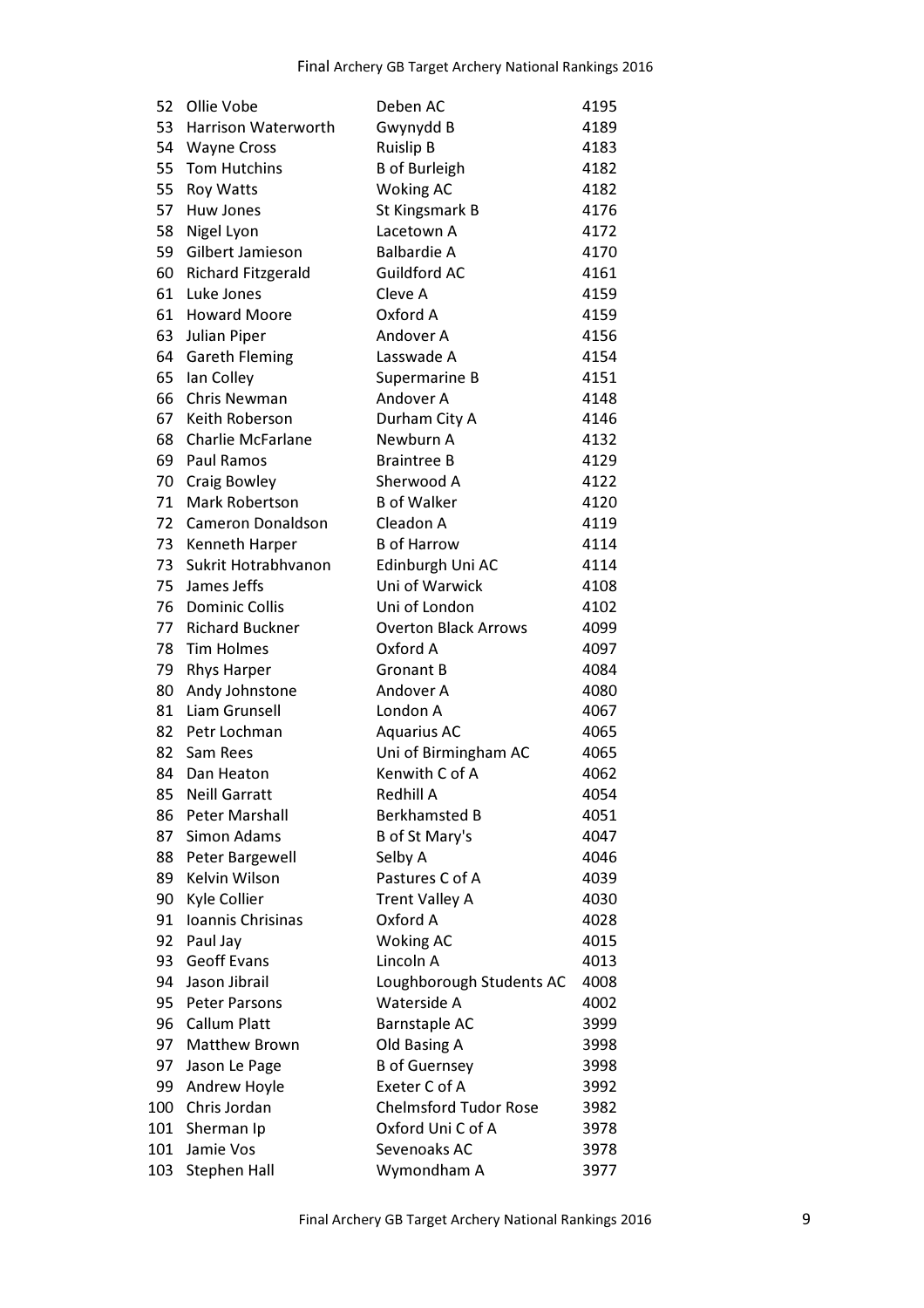| 104 | <b>Terry Stewart</b>                    | Hertford C of A           | 3969 |
|-----|-----------------------------------------|---------------------------|------|
| 105 | <b>Tony Sze</b>                         | Canterbury A              | 3961 |
| 106 | Will Maddison                           | Norton A                  | 3959 |
| 107 | <b>Graeme Higgs</b>                     | <b>Reigate Priory B</b>   | 3952 |
| 107 | <b>Matthew Sharpe</b>                   | Team Surrey Archery (Uni) | 3952 |
| 109 | Kieron Lehmann-Mayne                    | <b>Rickmansworth AC</b>   | 3936 |
| 110 | <b>Steve Shaw</b>                       | <b>Barnsley AC</b>        | 3934 |
|     | 111 Thomas Mowforth                     | A of East Riding          | 3933 |
| 112 | John Hancock                            | Lichfield A               | 3925 |
|     | 113 Dean Dowling                        | <b>Bradford Uni AC</b>    | 3921 |
|     | 114 Luke Evans                          | Lugg Valley C of A        | 3905 |
| 115 | <b>Jack Corps</b>                       | Royston Heath AC          | 3904 |
| 116 | Mark Brown                              | Hampstead B               | 3896 |
| 117 | Peter Probert                           | Holbrook A                | 3895 |
|     | 118 Steven Gill                         | Wigan & Orrell A          | 3889 |
|     | 118 Oliver Stephenson                   | <b>B</b> of Rutland       | 3889 |
| 120 | Jaibez Macriner                         | West Somerset C of A      | 3884 |
| 121 | <b>Robert Cherry</b>                    | Assheton B                | 3878 |
| 122 | <b>Gary Donaldson</b>                   | Cleadon A                 | 3877 |
|     | 122 Mark Renouf                         | Bath A                    | 3877 |
|     | 124 Ben Green                           | <b>Ditchling AC</b>       | 3874 |
| 125 | Lance Hawker                            | Penicuik A                | 3869 |
|     | 125 Norman Willcox                      | <b>Blandy-Jenkins A</b>   | 3869 |
|     | 127 Andrew Clark                        | <b>Whiteleaf B</b>        | 3853 |
| 128 | <b>Garry Partington</b>                 | Rochdale C of A           | 3849 |
| 129 | <b>Nigel Jones</b>                      | Andover A                 | 3841 |
| 130 | <b>Terry Kennard</b>                    | Worthing AC               | 3835 |
| 131 | Nathan Willcox                          | <b>Blandy-Jenkins A</b>   | 3834 |
| 132 | <b>Simon Nelms</b>                      | Audco A                   | 3817 |
| 133 | Alec Hodgkinson                         | Wells City A              | 3815 |
| 134 | <b>Nigel Gensmantel</b>                 | <b>Burroughs Hill B</b>   | 3802 |
| 135 | Iain Malins                             | Crowthorne A              | 3795 |
| 136 | <b>David Mortimer</b>                   | Cleve A                   | 3775 |
| 137 | Paul Taylor                             | <b>Chichester B</b>       | 3774 |
| 138 | <b>Gareth Thomas-Prause</b>             | Bayeux B                  | 3773 |
| 139 | lain Smith                              | <b>Barnsley AC</b>        | 3767 |
| 140 | Dave Reynolds                           | Sagittarii                | 3765 |
| 141 | <b>Nigel Farr</b>                       | Llantarnam AC             | 3758 |
| 142 | Marek Stolarski                         | <b>Guildford AC</b>       | 3736 |
| 143 | Glyn Ball                               | <b>B</b> of Bruntwood     | 3735 |
| 144 | Enrik Nako                              | Uni of Warwick            | 3734 |
| 145 | Fabricio Carlotta- Patricelli Newquay B |                           | 3726 |
| 146 | <b>Richard Wood</b>                     | <b>Barnsley AC</b>        | 3722 |
| 147 | Mick Whiteley                           | York AS                   | 3718 |
| 148 | John Martin                             | <b>AC Delco B</b>         | 3711 |
| 149 | John Bruce                              | Kings Lynn B              | 3704 |
| 150 | Gustav Kendera                          | Gravesend A               | 3703 |
| 151 | <b>Matthew Peers</b>                    | Loughborough Students AC  | 3695 |
|     | 152 Andy Smart                          | Pastures C of A           | 3679 |
| 153 | <b>Steve Shipley</b>                    | Archery GB                | 3672 |
| 154 | <b>Brian Wilkie</b>                     | <b>Balbardie A</b>        | 3671 |
| 155 | <b>Matthew Mawhinney</b>                | Yew Tree A                | 3669 |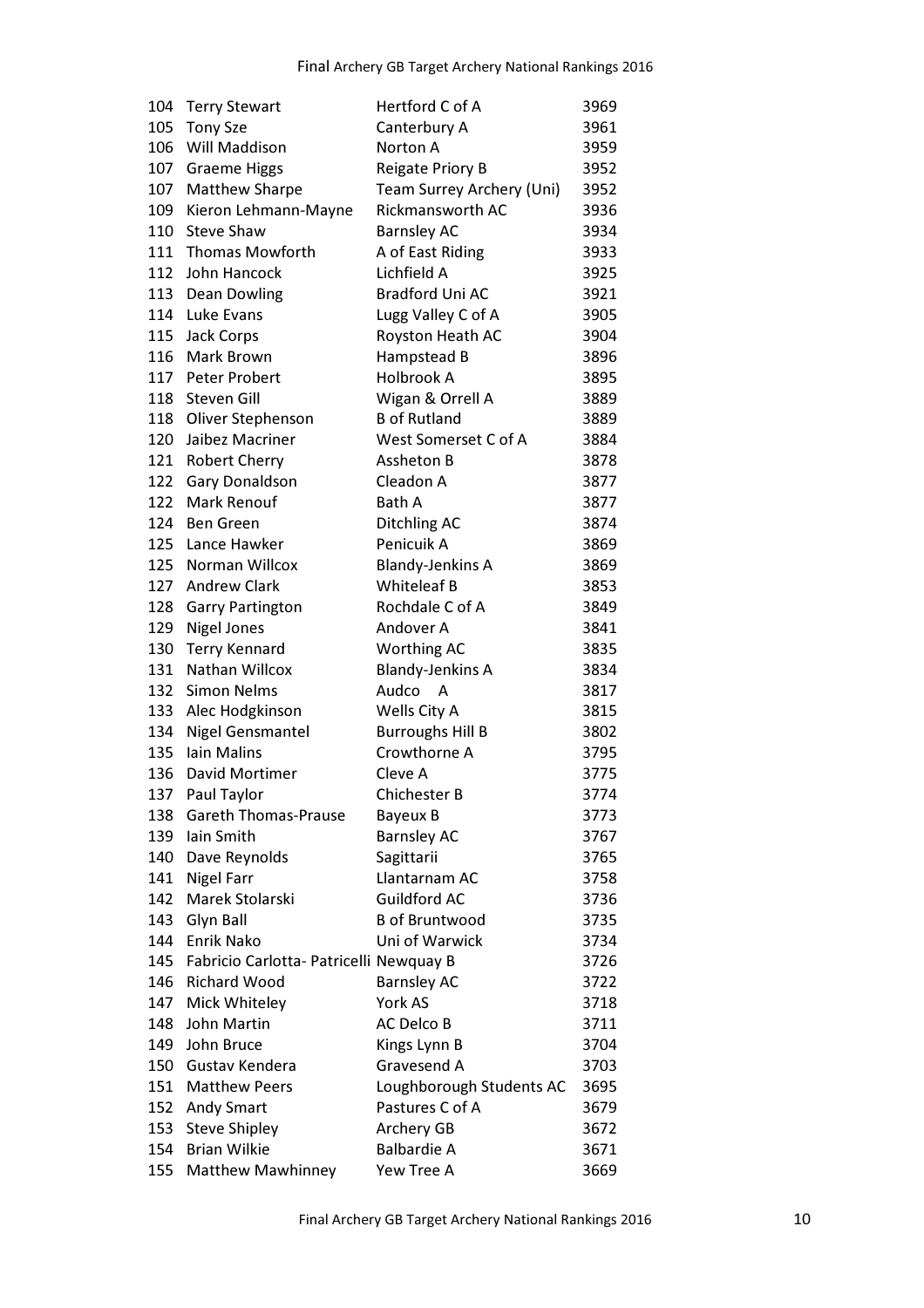| 156 | Paul Jones              | A of East Riding           | 3666 |
|-----|-------------------------|----------------------------|------|
|     | 157 Gareth Pearson      | Thirsk B                   | 3650 |
|     | 158 William Smith       | Imperial College Union AC  | 3646 |
|     | 159 Danny Hickman       | Gravesend A                | 3629 |
| 160 | John Taylor             | Forest of Bere B           | 3613 |
|     | 161 Edwin Jones         | Lethen A                   | 3601 |
| 162 | <b>Sherwin Francis</b>  | <b>Reading A</b>           | 3593 |
| 163 | Nick Coleman            | Royal Richmond AC          | 3575 |
|     | 164 Keith Parsons       | <b>B</b> of Minchinhampton | 3574 |
|     | 165 David Cousins       | Lizard Peninsula B         | 3558 |
|     | 165 Arfan Rahman Khan   | <b>Bradford Uni AC</b>     | 3558 |
| 167 | Mark Baggott            | Wolf A                     | 3557 |
| 168 | Peter Brown             | Hertford C of A            | 3555 |
|     | 169 Mark Tinker         | Dearne Valley AC           | 3544 |
|     | 170 John Hardman        | Clophill AC                | 3530 |
|     | 171 Daniel Smith        | Green Dragon B             | 3524 |
|     | 172 Tim Pratt           | Exmouth A                  | 3521 |
|     | 173 Steve Wilson        | York AS                    | 3508 |
|     | 174 Mark Disley         | <b>Cheshire County B</b>   | 3492 |
|     | 175 Paul Graham         | Durham City A              | 3488 |
|     | 176 Gursel Sakanak      | <b>B</b> of Darentford     | 3472 |
|     | 177 Clive Atkinson      | Ascham B                   | 3428 |
|     | 178 Tim Jackson         | Uni of Warwick             | 3425 |
|     | 179 Ken Heydon          | <b>Torquay A</b>           | 3423 |
| 180 | Jonathan Borrill        | Loughborough Students AC   | 3414 |
| 181 | Bill Murray             | Oban & Lorn A              | 3411 |
| 182 | Gary Wilde              | Paignton A                 | 3381 |
| 183 | Chris Keeler            | Friskney B                 | 3379 |
| 184 | Andrew Nightingale      | <b>Netherhall A</b>        | 3342 |
| 185 | Marc Ben-Nathan         | Jolly A                    | 3306 |
|     | 186 David Brogden       | Nova B                     | 3288 |
|     | 187 Martin Tucker       | Deer Park A                | 3284 |
| 188 | <b>Steve Atkins</b>     | Phoenix B                  | 3261 |
| 189 | <b>Phil Spink</b>       | Royal Leamington Spa AS    | 3252 |
| 190 | Lee Barnes              | Fakenham B                 | 3219 |
| 191 | Ciaran Finn             | Whitehill A                | 3189 |
| 192 | Jimmy Sandoe            | Redruth A                  | 3130 |
| 193 | Peter Dawson            | <b>B</b> of Lytchett       | 3090 |
| 194 | <b>Chris Wise</b>       | <b>B</b> of Walker         | 3083 |
| 195 | <b>Matthew Gardiner</b> | <b>Bradford Uni AC</b>     | 3075 |
| 196 | <b>Matthew Wellman</b>  | Southampton Uni AC         | 3065 |
| 197 | <b>Gary Cooper</b>      | <b>Blackpool B</b>         | 2998 |
| 198 | Jack Atkinson           | Cambridge Uni B            | 2964 |
| 199 | <b>Matthew David</b>    | <b>Bradford Uni AC</b>     | 2908 |
| 200 | Paul Adams              | Friskney B                 | 2848 |
| 201 | <b>Graham Kates</b>     | Rickmansworth AC           | 2766 |
| 202 | Jim Wright              | <b>Eccles AC</b>           | 2765 |
| 203 | <b>Steve Glover</b>     | Archery GB                 | 2509 |
| 204 | <b>Martin Redford</b>   | South Oxon AC              | 2289 |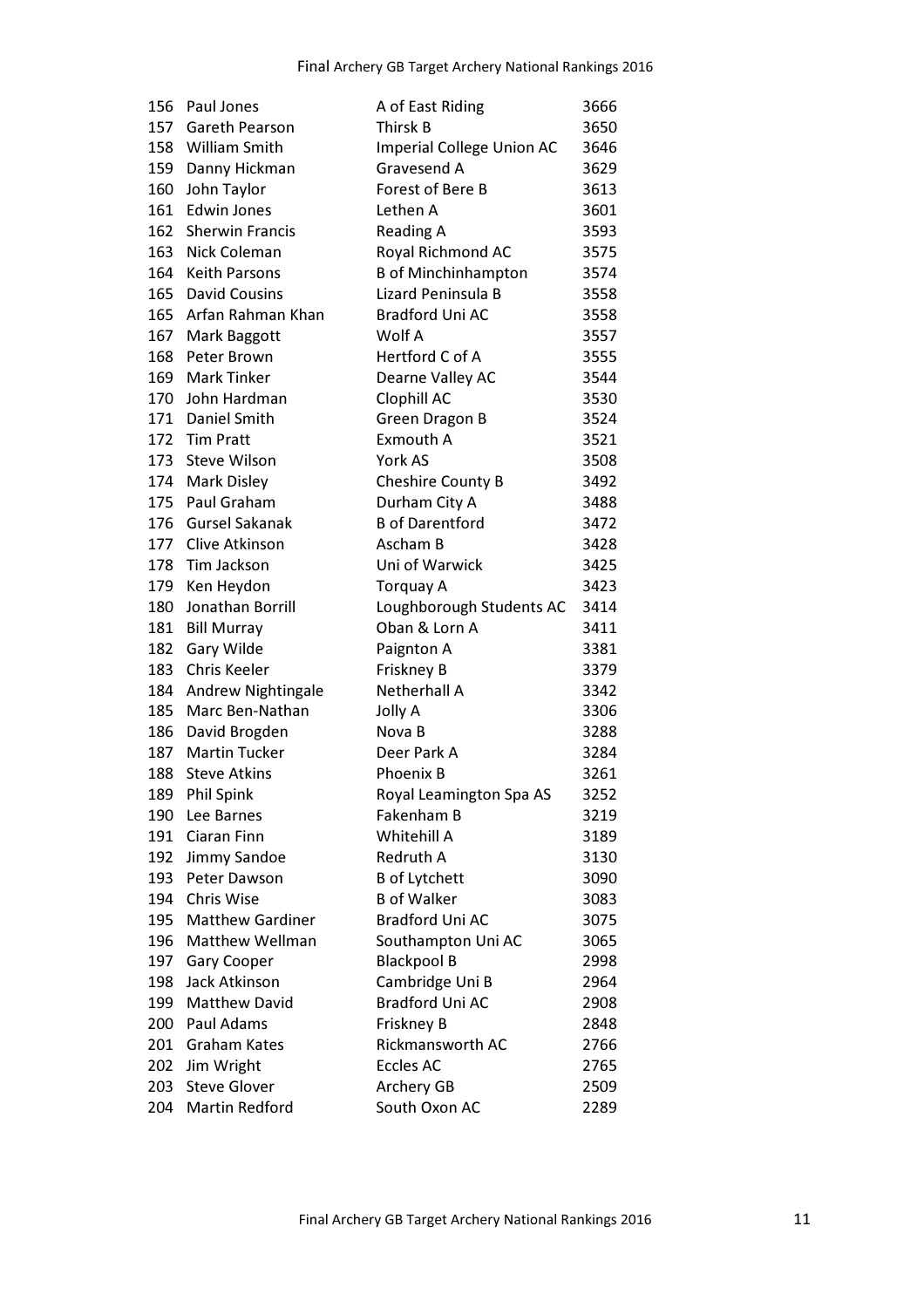|    | <b>Gentlemen Longbow</b> |                        | Points |
|----|--------------------------|------------------------|--------|
| 1  | <b>Barry Du-Crow</b>     | Southampton AC         | 3009   |
| 2  | <b>Cliff Gadd</b>        | Raven A                | 2799   |
| 3  | <b>Rob Twigg</b>         | <b>Exmouth A</b>       | 2765   |
| 4  | <b>Adrian Jones</b>      | Sway B                 | 2733   |
| 5  | Terry Ives               | Canford Magna B        | 2701   |
| 6  | <b>Chris Ellis</b>       | <b>High Weald AC</b>   | 2629   |
| 7  | <b>Martin Bale</b>       | <b>Rivernook B</b>     | 2489   |
| 8  | Nigel Kelly              | Southampton AC         | 2439   |
|    | 9 Patrick Revell         | All Abilities Archery  | 2311   |
|    | 10 Edward Pike           | Edinburgh Uni AC       | 2279   |
| 11 | Martin Jordan            | Chantry B of Rotherham | 2249   |
| 12 | Alex Newnes              | Aber A                 | 2220   |
|    | 13 Brian Rosenberg       | Stalybridge AC         | 2119   |
| 14 | Seth Neill               | Redruth A              | 2115   |
| 15 | Hamish Freeman           | Assheton B             | 2088   |
| 16 | Mike Christison          | Longbow Club           | 2085   |
| 17 | Andrew Murray-Playfair   | Royal Richmond AC      | 2028   |
| 18 | <b>Scott Williams</b>    | Exeter C of A          | 2020   |
| 19 | <b>Chris Chopping</b>    | Exeter C of A          | 1983   |
| 20 | <b>Marek Pawlik</b>      | Fort A                 | 1900   |
| 21 | John Hayes               | <b>B</b> of Lytchett   | 1888   |
| 22 | <b>Brendan Bourke</b>    | Spen Victoria A        | 1861   |
| 23 | <b>Neil Collins</b>      | Raven A                | 1827   |
|    | 24 Phil Reay             | Newhaven AC            | 1821   |
| 25 | <b>Mike Yeates</b>       | <b>B</b> of Lytchett   | 1800   |
| 26 | Colin Hind               | Archery GB             | 1746   |
| 27 | <b>Richard Hutchins</b>  | <b>Silver Arrow A</b>  | 1731   |
| 28 | <b>Steve Yates</b>       | <b>B</b> of Guernsey   | 1698   |
|    | 29 Eric Mallet           | Abbey B                | 1669   |
| 30 | Tim Skidmore             | Bournemouth AC         | 1519   |
| 31 | Kenny Hosegood           | Loco B                 | 1506   |
| 32 | <b>Tony Maher</b>        | Oakfield A             | 1382   |
| 33 | Chris Quinn              | Exeter C of A          | 1373   |
| 34 | Nick Chubb               | Coastal A              | 1366   |
| 35 | Keith Hingston           | Exeter C of A          | 1222   |
| 36 | <b>Mike Beare</b>        | Osprey A               | 1215   |
| 37 | Alf Kershaw              | Archery GB             | 1101   |
| 38 | <b>Mark Lawrence</b>     | Pilgrim A              | 1061   |
| 39 | Darren Goat              | Durham City A          | 580    |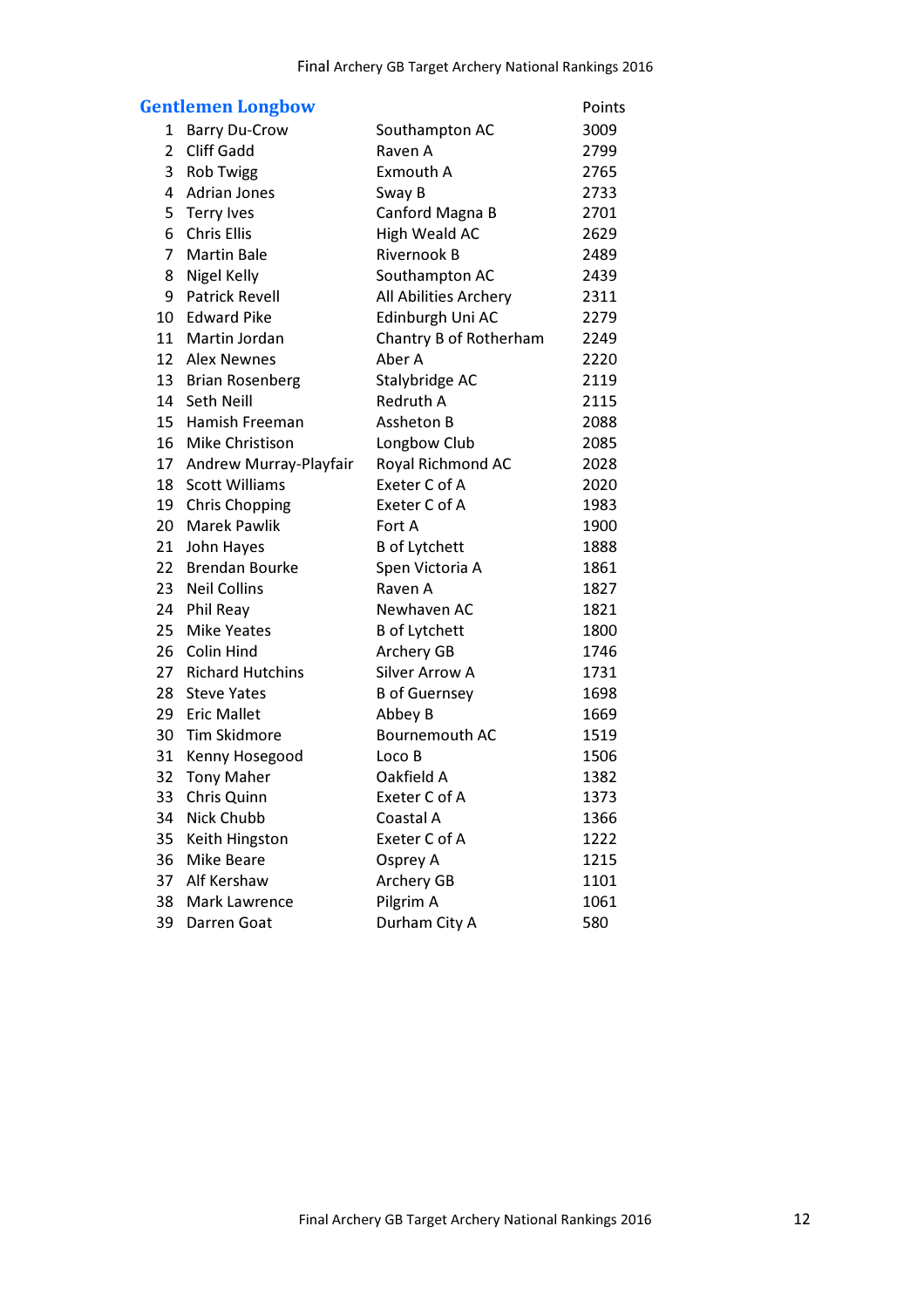| <b>Gentlemen Compound</b><br><b>Points</b> |                             |                                     |      |  |
|--------------------------------------------|-----------------------------|-------------------------------------|------|--|
| 1                                          | Neil Bridgewater            | Hinxworth A                         | 5027 |  |
| $\overline{2}$                             | <b>Adam Ravenscroft</b>     | <b>Bowflights AC</b>                | 5015 |  |
| 3                                          | <b>Adam Shaw</b>            | Cleve A                             | 5012 |  |
| 4                                          | Simon Froggatt              | Sherwood A                          | 5003 |  |
| 4                                          | <b>Mark Rudd</b>            | Devizes B                           | 5003 |  |
| 6                                          | Chris White                 | Meriden AC                          | 5002 |  |
| $\overline{7}$                             | James Mason                 | Northampton AC                      | 4986 |  |
| 8                                          | Harrison Ooi                | Edinburgh Uni AC                    | 4983 |  |
| 9                                          | <b>Carl Richards</b>        | Meriden AC                          | 4978 |  |
| 10                                         | <b>Daniel Tompkins</b>      | Exmouth A                           | 4974 |  |
| 11                                         | Lee Miller                  | Waterside A                         | 4969 |  |
| 12                                         | Adam Carpenter              | <b>Barnsley AC</b>                  | 4960 |  |
| 13                                         | Luke Ralls                  | RN South Coast A                    | 4954 |  |
| 14                                         | Alistair Whittingham        | Edinburgh Uni Alumni AC             | 4951 |  |
| 15                                         | James Howell                | Mayflower A                         | 4949 |  |
| 16                                         | James Howse                 | Deer Park A                         | 4945 |  |
| 16                                         | Jordan Mitchell             | Archery GB                          | 4945 |  |
| 18                                         | <b>Simon Scott</b>          | Derwent B                           | 4942 |  |
| 19                                         | Mike Kells                  | Swan A                              | 4926 |  |
| 20                                         | Tapani Kalmaru              | Castle A                            | 4917 |  |
| 21                                         | Lee Grace                   | Wight B                             | 4894 |  |
| 22                                         | <b>Philip Glover</b>        | Mayflower A                         | 4893 |  |
| 23                                         | <b>Philip Tucknott</b>      | Edinburgh Uni AC                    | 4891 |  |
| 23                                         | Chris Woodgate              | <b>Woking AC</b>                    | 4891 |  |
| 25                                         | <b>Mike Parvess</b>         | Spelthorne AC                       | 4890 |  |
| 26                                         | <b>Steven James</b>         | Cleadon A                           | 4888 |  |
| 27                                         | <b>Brian Murrell</b>        | Hertford C of A                     | 4881 |  |
| 28                                         | <b>Brad Stewart</b>         | Edinburgh Uni AP                    | 4879 |  |
| 29                                         | <b>Mark Haldane</b>         | Old Basing A                        | 4876 |  |
| 30                                         | <b>Eric Taylor</b>          | <b>Banchory A</b>                   | 4875 |  |
| 31                                         | Ryan Jeavons                | Lichfield A                         | 4865 |  |
| 32                                         | <b>Tim Nash</b>             | Meriden AC                          | 4862 |  |
| 33                                         | <b>Stephen Haynes</b>       | Jolly A                             | 4855 |  |
| 33                                         | <b>Matthew Tuck</b>         | <b>Woking AC</b>                    | 4855 |  |
| 35                                         | <b>Mark Robertson</b>       | <b>B</b> of Walker                  | 4854 |  |
| 36                                         | <b>Richard Kerr</b>         | Chippenham A                        | 4852 |  |
| 37                                         | <b>Matthew Dale</b>         | Meriden AC                          | 4850 |  |
| 38                                         | <b>Oliver Clayton-Smith</b> | <b>Melton Mowbray AC</b>            | 4849 |  |
| 39                                         | James King                  | <b>Colchester &amp; District AC</b> | 4848 |  |
| 40                                         | <b>Bill Chapman</b>         | <b>B</b> of Glen                    | 4845 |  |
| 40                                         | <b>Stephen Newton</b>       | Canford Magna B                     | 4845 |  |
| 42                                         | <b>Colin Williams</b>       | Celtic A                            | 4843 |  |
| 43                                         | David Wayman                | Hinxworth A                         | 4839 |  |
| 44                                         | David Martel                | Malvern A                           | 4837 |  |
| 45                                         | Mike Alexander              | Moray A                             | 4834 |  |
| 45                                         | Mikit Sanghrajka            | <b>B</b> of Harrow                  | 4834 |  |
| 45                                         | <b>Graeme Thorn</b>         | <b>B</b> of Walker                  | 4834 |  |
| 48                                         | Dean Hamilton               | <b>Ballyvally A</b>                 | 4828 |  |
| 48                                         | <b>Chris Price</b>          | Stourbridge C of A                  | 4828 |  |
| 50                                         | <b>Thomas Taylor</b>        | Coventry Uni AC                     | 4822 |  |
| 51                                         | <b>Mark Dooley</b>          | New Century B                       | 4821 |  |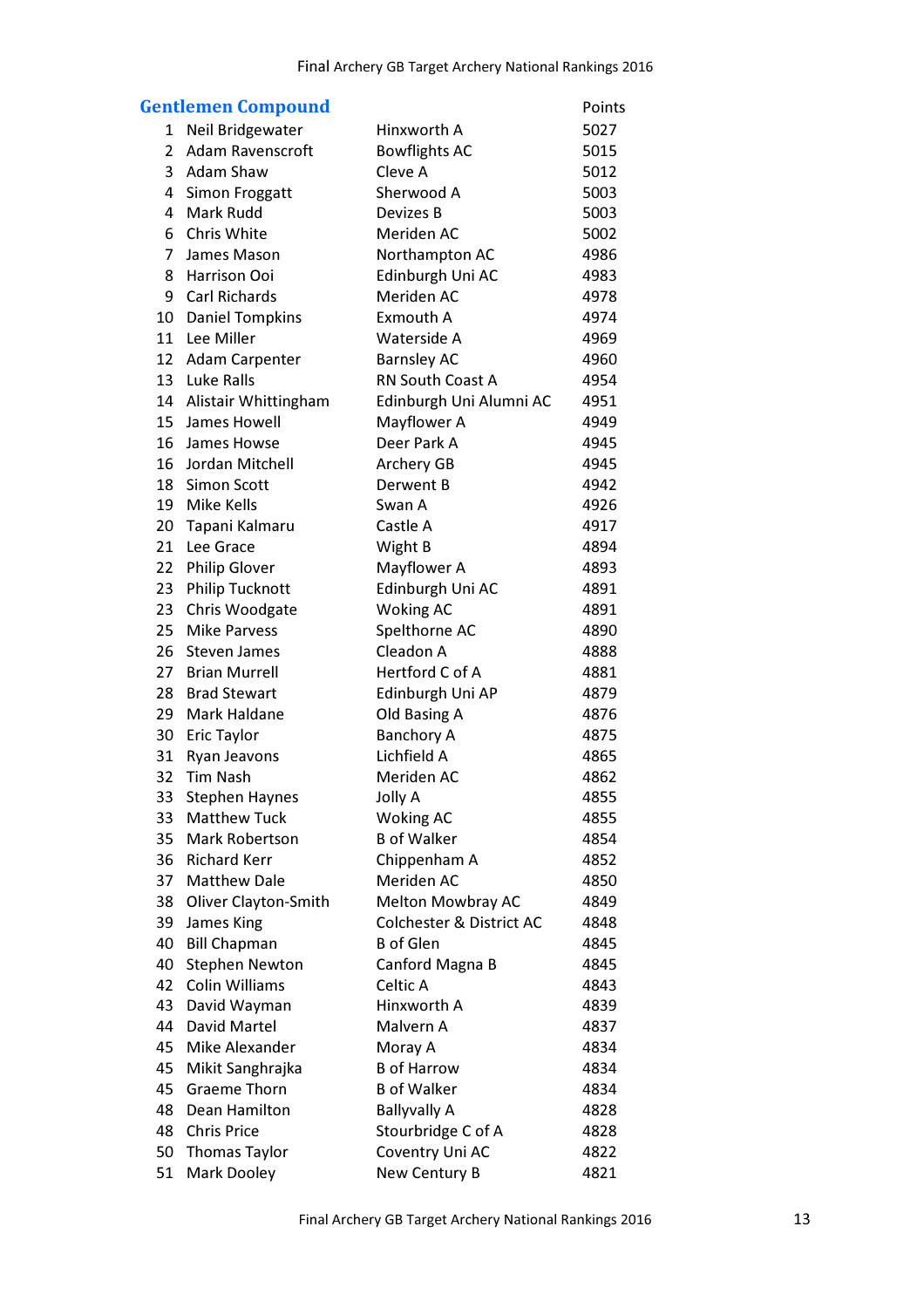| 52  | Alex Taylor                 | Sittingbourne CCA                 | 4818 |
|-----|-----------------------------|-----------------------------------|------|
| 53  | <b>Steve Edwards</b>        | Llantarnam AC                     | 4812 |
| 54  | David Bramley               | Derwent B                         | 4808 |
| 55  | <b>Mark Harrison</b>        | Heugh B                           | 4807 |
| 56  | Mark Speight                | Cleadon A                         | 4804 |
| 57  | Jason Sargeant              | Canterbury A                      | 4802 |
| 58  | Neil Laszkowicz             | <b>Melton Mowbray AC</b>          | 4796 |
| 58  | <b>Marcus Yeoman</b>        | <b>Yelverton B</b>                | 4796 |
| 60  | <b>Mark Babbs</b>           | Surrey B                          | 4793 |
| 61  | <b>Andy Brooks</b>          | Six Towns C of A                  | 4784 |
| 62  | Will Kempf                  | Valley B                          | 4783 |
| 63  | Jacob Caine                 | Old Basing A                      | 4781 |
| 64  | Chris Groom                 | Supermarine B                     | 4780 |
| 65  | Jacek Pedziwiatr            | <b>Archery GB</b>                 | 4778 |
| 66  | <b>Christopher Cassells</b> | Archery GB                        | 4777 |
| 67  | Mike Aubrey                 | <b>B</b> of Pendle and Salmesbury | 4773 |
| 67  | <b>Rhys Moore</b>           | Isle of Man AC                    | 4773 |
| 69  | <b>Fraser Chape</b>         | <b>Robert Gordon Uni</b>          | 4771 |
| 69  | Alex Holmes                 | Derwent B                         | 4771 |
| 71  | <b>Tony Fletcher</b>        | <b>B</b> of the Peak              | 4769 |
| 71  | <b>Tony Thompson</b>        | Spelthorne AC                     | 4769 |
| 73  | David Woodroffe             | <b>B</b> of Bruntwood             | 4768 |
| 74  | Jez Clarke                  | Danum A                           | 4764 |
| 74  | <b>Chris Taylor</b>         | Lichfield A                       | 4764 |
| 76  | George McMillan             | Norton A                          | 4760 |
| 77  | <b>Daniel Allen</b>         | <b>Chichester B</b>               | 4756 |
| 77  | <b>Matthew Wong</b>         | Lethen A                          | 4756 |
| 79  | <b>Paul Pinder</b>          | <b>Radnor Foresters</b>           | 4754 |
| 80  | Colin Wallwork              | <b>Eccles AC</b>                  | 4747 |
| 81  | <b>Brian Perry</b>          | Oxford A                          | 4741 |
| 82  | <b>Geoff Thomas</b>         | Lincoln A                         | 4740 |
| 83  | Mike Marquand               | <b>B</b> of Guernsey              | 4739 |
| 83  | Alex Taylor                 | Silver Spoon B                    | 4739 |
| 85  | Mike Smith                  | Sheffield Hallam Uni AC           | 4736 |
| 86  | George Tohovitis            | Welbeck A                         | 4733 |
| 87  | Alan Blogg                  | Heugh B                           | 4730 |
| 88  | <b>Alex Purser</b>          | Mayflower A                       | 4726 |
| 89  | Liam Upfold                 | Crawley AC                        | 4724 |
| 90  | <b>Michael Pearce</b>       | Bournemouth AC                    | 4715 |
| 91  | James Tate                  | <b>B</b> of Walker                | 4709 |
| 92  | <b>Tony Reith</b>           | <b>B</b> of Walker                | 4702 |
| 93  | <b>Wayne Evans</b>          | Lichfield A                       | 4694 |
| 94  | <b>Martyn Roberts</b>       | Supermarine B                     | 4679 |
| 94  | <b>Anthony Tate</b>         | <b>B</b> of Walker                | 4679 |
| 96  | Paul Hagan                  | Lichfield A                       | 4678 |
| 96  | <b>Charles Mallion</b>      | Mayflower A                       | 4678 |
| 98  | <b>William Davis</b>        | Lichfield A                       | 4674 |
| 99  | James Edmondson             | Uni of Warwick                    | 4672 |
| 100 | John Foley                  | Raven Field A                     | 4671 |
| 101 | Darren Bennion              | <b>Yelverton B</b>                | 4666 |
| 102 | <b>Simon Holmes</b>         | Derwent B                         | 4664 |
| 103 | <b>Terry Maskell</b>        | <b>Hellingly AC</b>               | 4663 |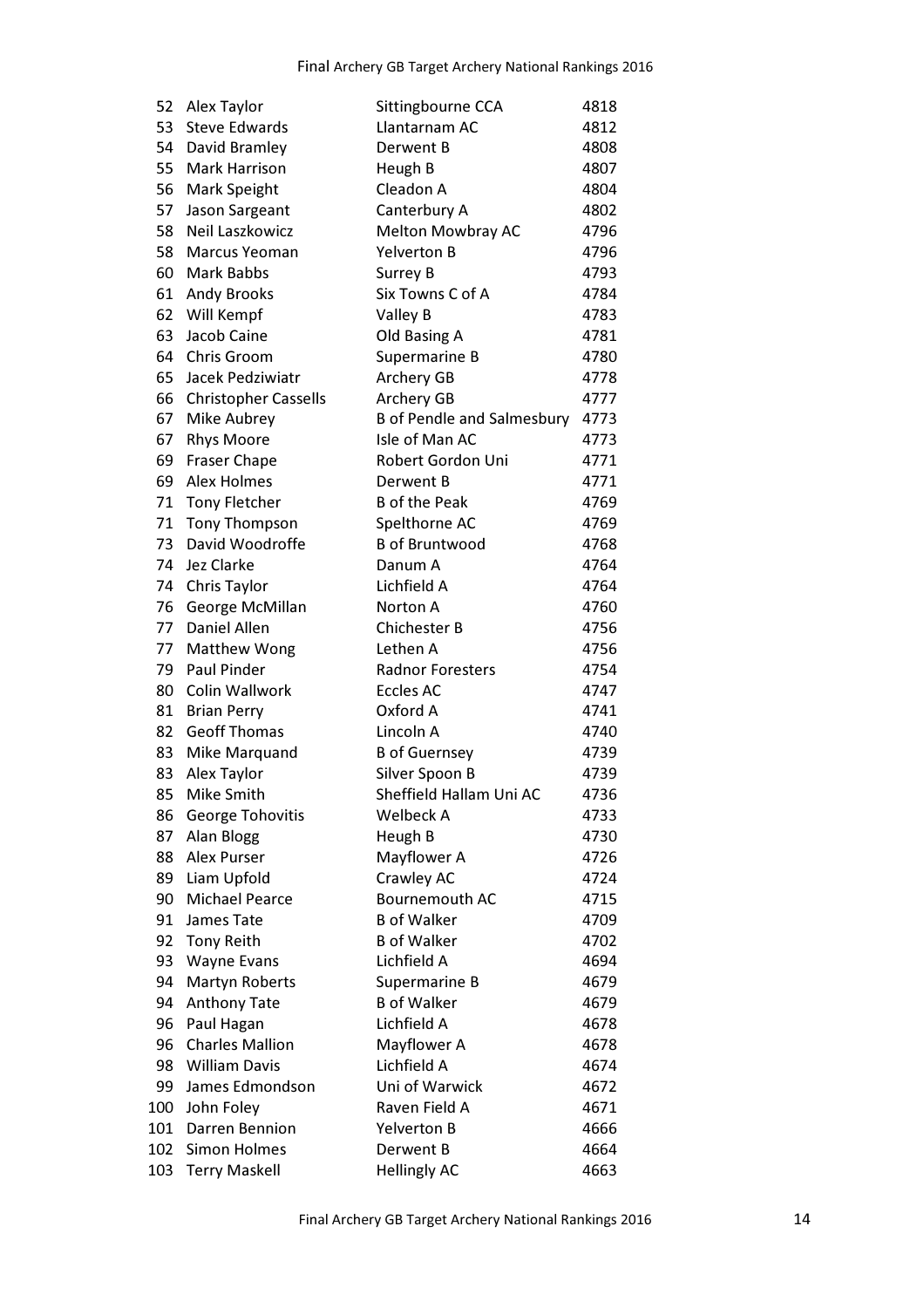| 104 | David Taylor                  | Lichfield A                | 4659 |
|-----|-------------------------------|----------------------------|------|
|     | 105 Sam Baldwin               | Dark Side A                | 4648 |
|     | 106 Shahid Qureshi            | <b>Burton Joyce A</b>      | 4647 |
|     | 107 Phill Weston              | <b>Eccles AC</b>           | 4642 |
| 108 | <b>Peter Bland</b>            | Llantarnam AC              | 4640 |
| 109 | <b>Mark Price</b>             | Celtic A                   | 4638 |
|     | 110 Paul Stoner               | Panda B                    | 4635 |
| 111 | <b>Steven Peake</b>           | North Cheshire B           | 4634 |
| 112 | Bryan Haynes                  | <b>Belvior A</b>           | 4633 |
| 113 | <b>Martin Creasey</b>         | Chessington B              | 4628 |
|     | 114 Richard Morris            | Oxford Uni C of A          | 4626 |
|     | 115 Ben Glover                | Archery GB                 | 4624 |
| 116 | <b>Ben Edwards</b>            | <b>Trent Valley A</b>      | 4623 |
|     | 117 Wayne Evardson            | Phoenix                    | 4617 |
| 118 | <b>Adrian Blewett</b>         | Hertford C of A            | 4591 |
|     | 119 Kevin Cassidy             | Forest of Bere B           | 4585 |
| 120 | <b>Mark Piercy</b>            | Plumpton B                 | 4583 |
| 121 | Andy Devanney                 | Aire Valley A              | 4562 |
| 122 | <b>Matthias Davis</b>         | Aardwolf A                 | 4542 |
| 123 | <b>Nick Poole</b>             | Wymondham A                | 4538 |
| 124 | David Fellman                 | <b>Blue Arrows AC</b>      | 4536 |
| 125 | Aaron Bainton                 | B of St Mary's             | 4528 |
|     | 126 Paul Cole                 | <b>B</b> of Walker         | 4509 |
| 126 | Keith I'Anson                 | Durham City A              | 4509 |
| 128 | <b>Neil Patterson</b>         | Phoenix B                  | 4506 |
| 129 | <b>Charles Andrew Clifton</b> | <b>Sutton Coldfield AC</b> | 4498 |
| 130 | James Aitchison               | Killingworth A             | 4481 |
|     | 131 Rob Hellens               | <b>B</b> of Walker         | 4476 |
| 132 | Ethan Moore                   | Isle of Man AC             | 4469 |
| 133 | <b>Ciaron Peake</b>           | North Cheshire B           | 4466 |
|     | 134 Clive Beech               | Meriden AC                 | 4459 |
|     | 135 Carl Harding              | <b>B</b> of Rutland        | 4438 |
| 136 | <b>Mick Platkiw</b>           | <b>Burton Joyce A</b>      | 4424 |
| 137 | <b>Daniel Cresswell</b>       | Danum A                    | 4421 |
| 138 | John Fell                     | <b>Bronte A</b>            | 4411 |
| 139 | Samuel<br>Giles               | Nottingham Uni AC          | 4408 |
| 140 | John Royal                    | Oxford A                   | 4393 |
| 141 | <b>Scott Wilson</b>           | B of St Mary's             | 4386 |
| 142 | John Willet                   | Priory                     | 4375 |
| 143 | Cornelis Boon                 | <b>Barnstaple AC</b>       | 4307 |
| 144 | <b>Kieran Dexter</b>          | <b>B</b> of Birstall       | 4293 |
| 145 | <b>Christopher McLean</b>     | Durham City A              | 4267 |
| 146 | David Lee                     | Leicester AOFAC            | 4244 |
| 147 | Craig Pardoe                  | Dunstable B                | 4211 |
| 148 | Simon Royal                   | Oxford A                   | 3948 |
| 149 | Roy Goddard                   | South Oxon AC              | 3914 |
| 150 | Duncan Moyse                  | <b>B</b> of Walker         | 3574 |
| 151 | <b>Reece Whiting</b>          | Oxfordshire ACF AC         | 3497 |